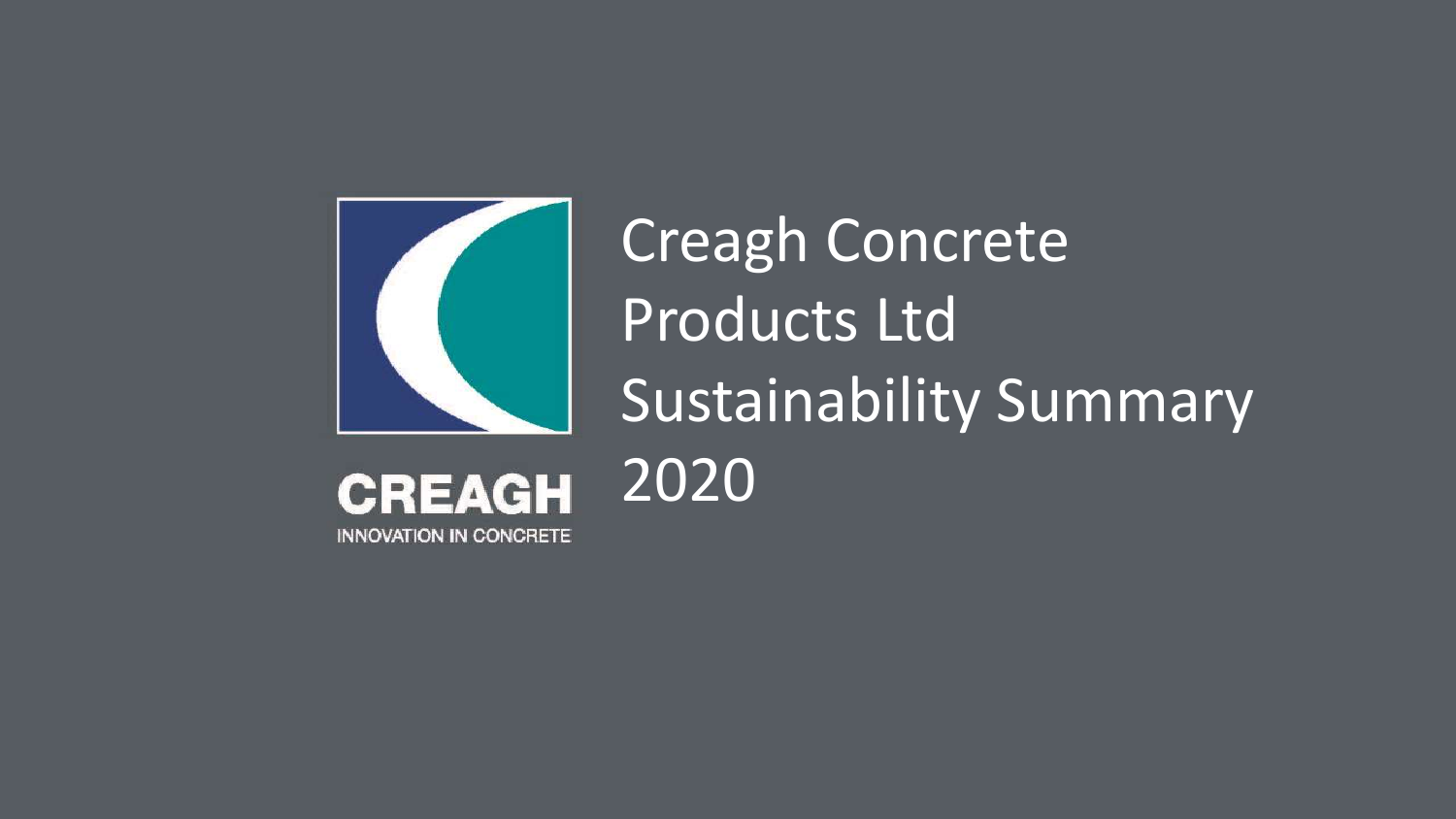## **Contents**

- Greenhouse Gas Emissions
- Resource Recycling
- Responsible Sourcing
- Water Usage
- Waste
- Employees
- Transport Impacts

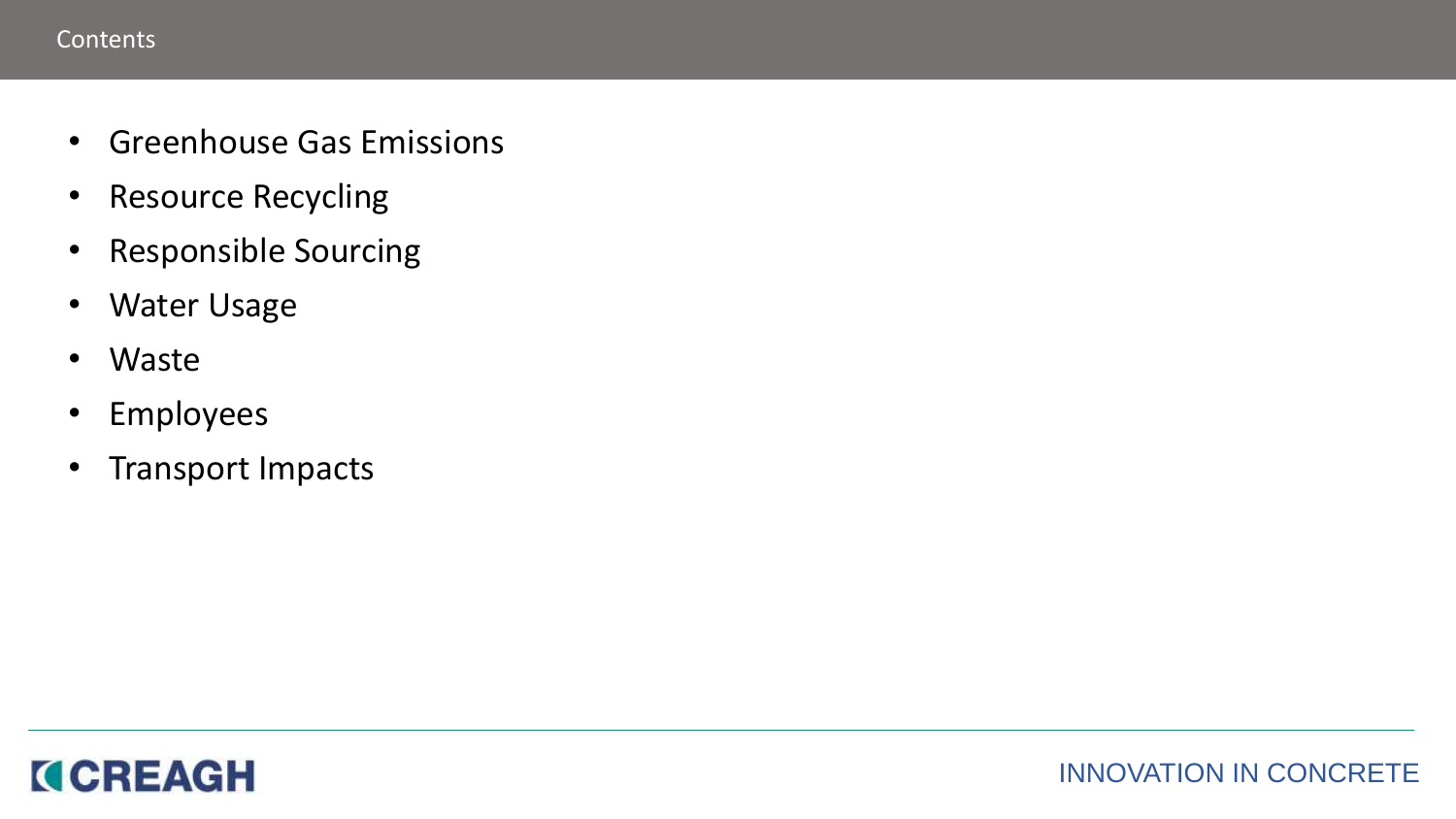- Creagh Concrete Products Ltd produced 9,542,753kg of CO2 emissions in 2020
	- breakdown as follows:



• This equates to 26.25kg per tonne of precast produced against the industry target of 12.71kg per tonne, an increase of 13% compared to the previous year, inclusive of an 11% increase production output

| <b>Resource</b> | <b>kWh</b> | <b>Emission Kg CO2</b> |
|-----------------|------------|------------------------|
| Gas Oil         | 31,806,235 | 8,065,743              |
| Electricity     | 1,334,974  | 367,265                |
| Kerosene        | 4,519,793  | 1,109,745              |



INNOVATION IN CONCRETE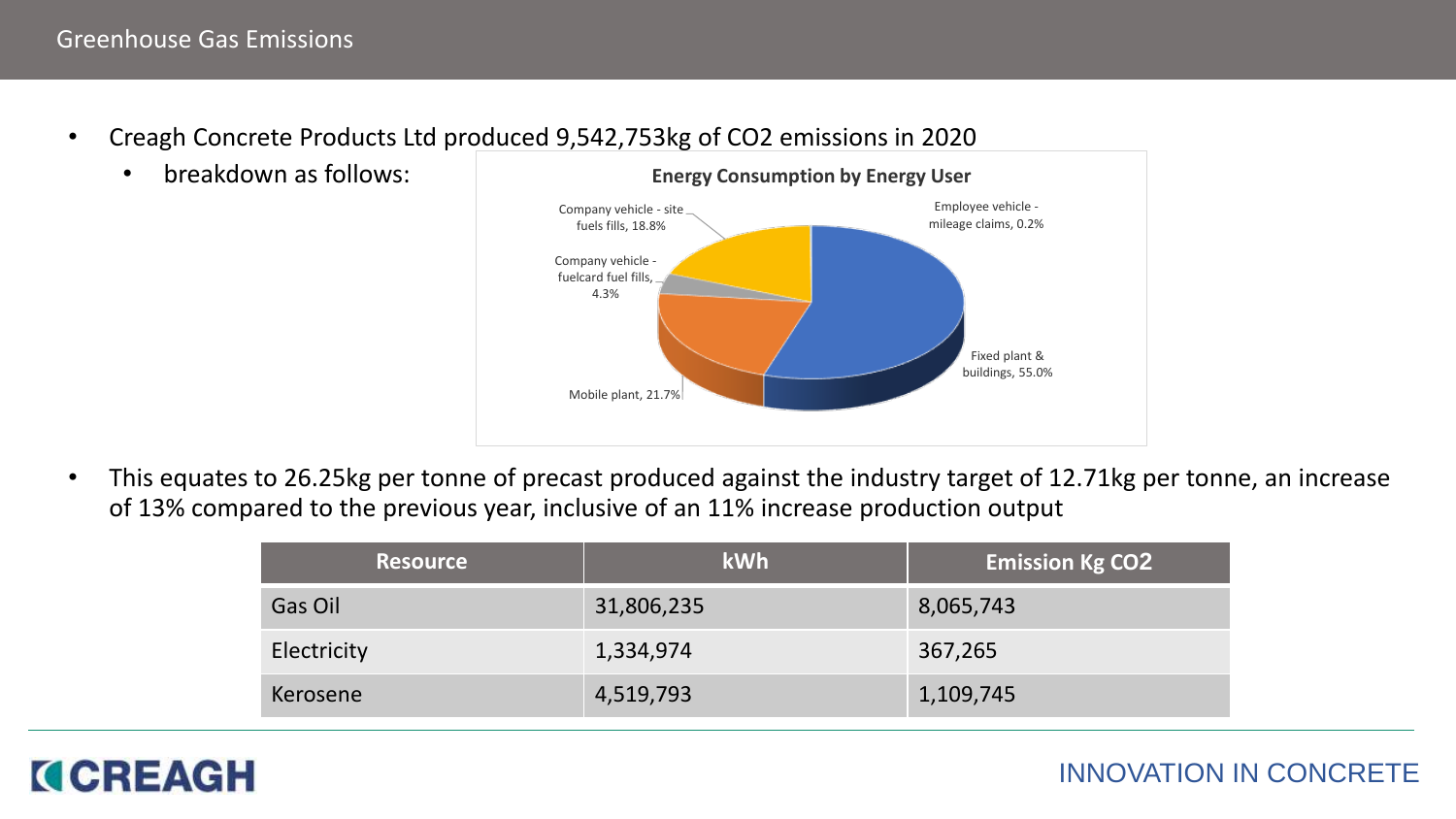Creagh Concrete have carefully considered the end of life use of our products. All of our products are designed & manufactured in a manner which allows for full recycling of all our products at the end of their lifespan.

Creagh Concrete aims to:

- Reuse concrete products if feasible if they do not meet our rigorous QA protocols
- Extract constituent materials from any concrete waste recycled externally as far as reasonably practicable
- Recycle any wood bi-products created from our production processes or use a fuel to aid in our production process

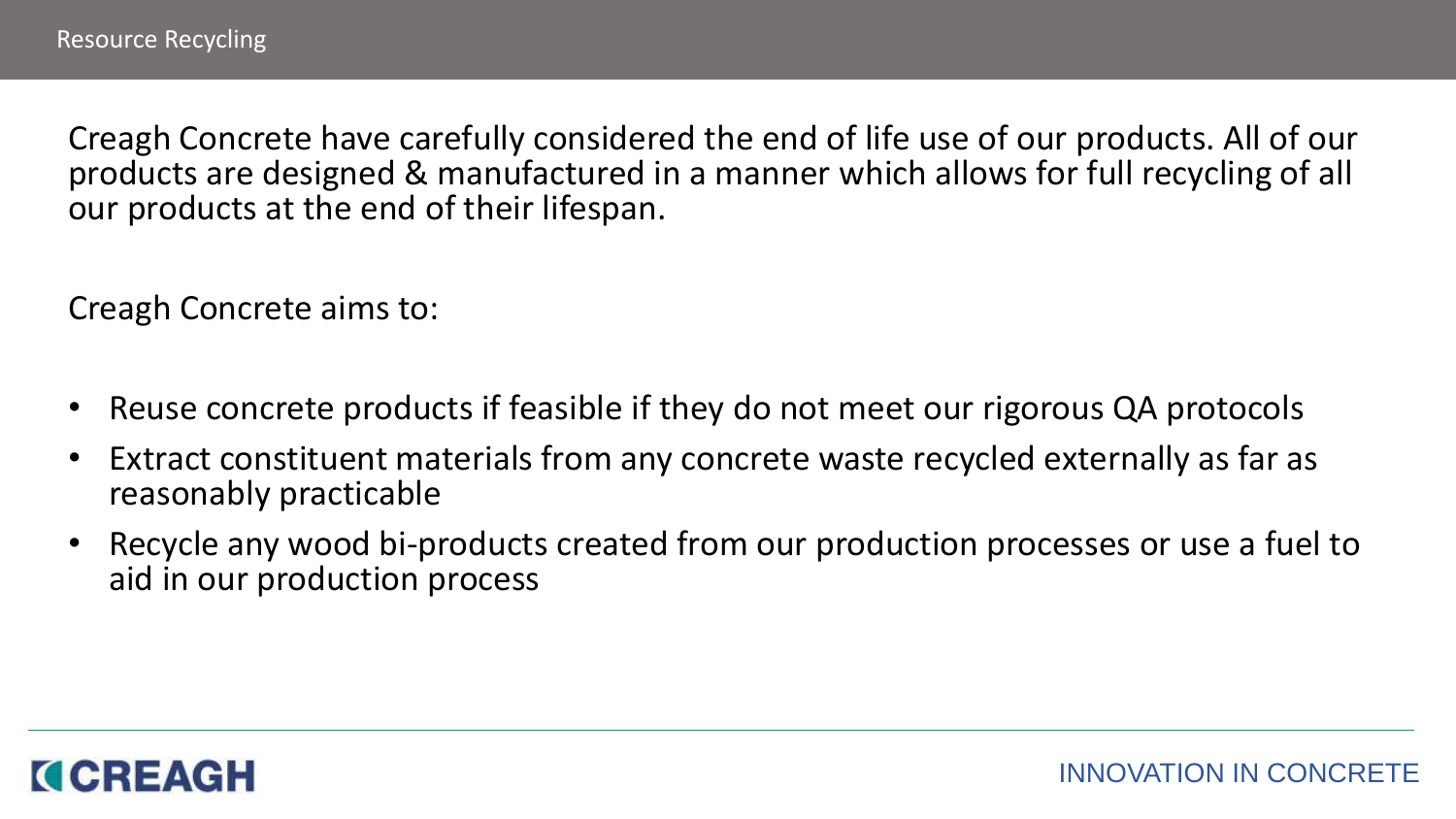All of Creagh Concrete's constituent materials are fully traceable in our supply chain. The companies are monitored against the certifications below;

- 90% and above are certified to ISO 9001:2018
- 90% and above are certified to ISO 14001:2018
- 60% and above are certified to OHSAS 18001:2007/ ISO 45001:2018
- $\triangleright$  All of our figures have been 3rd party verified

All of our precast products are covered under BES 6001 certification. We achieved a performance rating of 'Very Good' in our latest audit which was carried out under the most up to date standards framework for Responsible Sourcing of Construction Products.

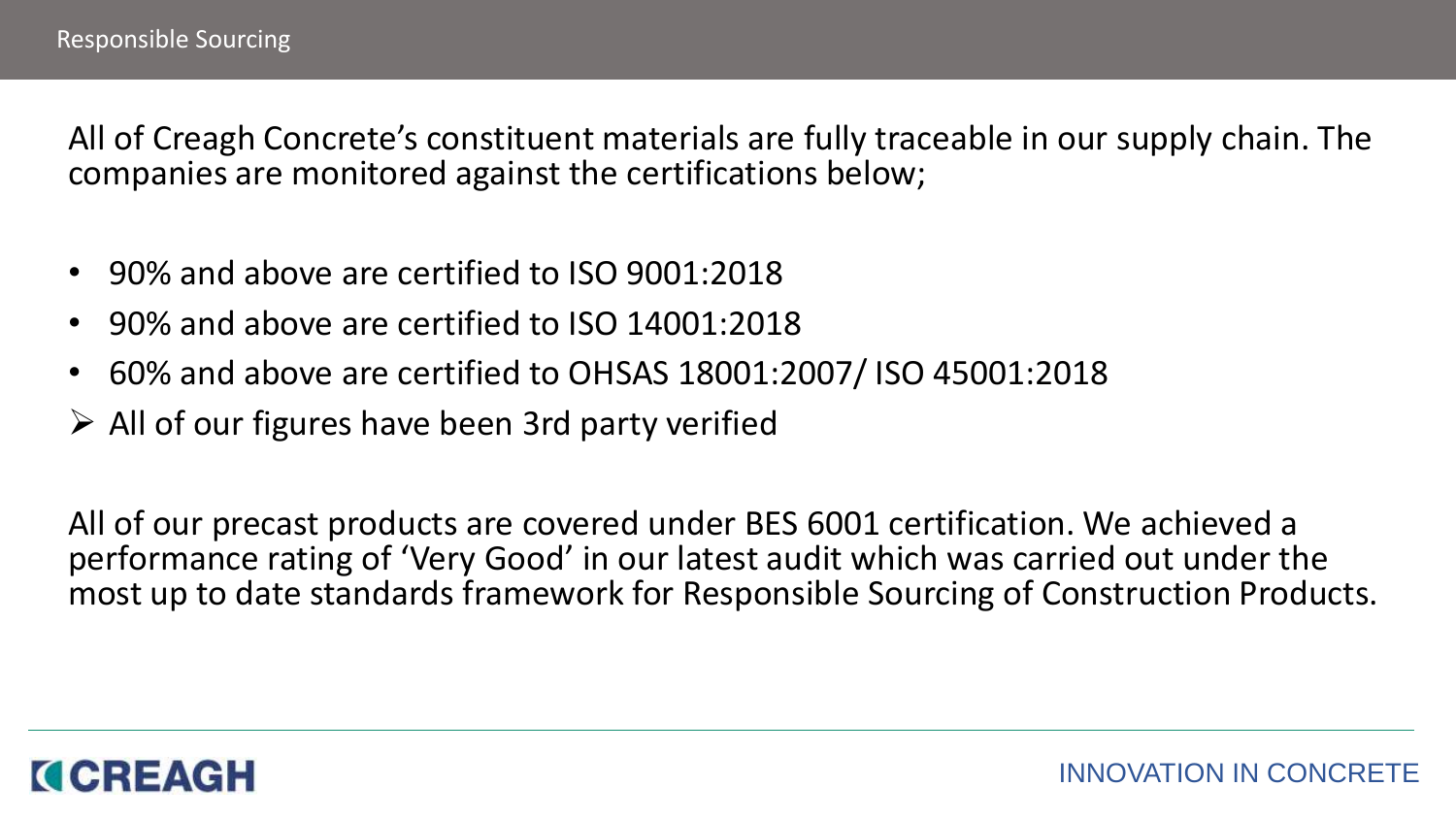- Creagh Concrete used 47.9 litres of mains water per tonne of precast manufactured
- Creagh Concrete encourage the use recycled water where possible i.e. harvested rainwater, water abstracted from boreholes
- Creagh Concrete used 12.5 litres of alternatively sourced water per tonne of precast manufactured
- Water Consumption:

| <b>Product Category</b>             | <b>Water Consumption m3</b> |
|-------------------------------------|-----------------------------|
| <b>Flooring</b>                     | 15,044                      |
| Concrete Blocks (LW/ Medium/ Dense) | 3,010                       |
| <b>Structural Precast</b>           | 3,437                       |
| Paving Blocks & Flags               | 215                         |

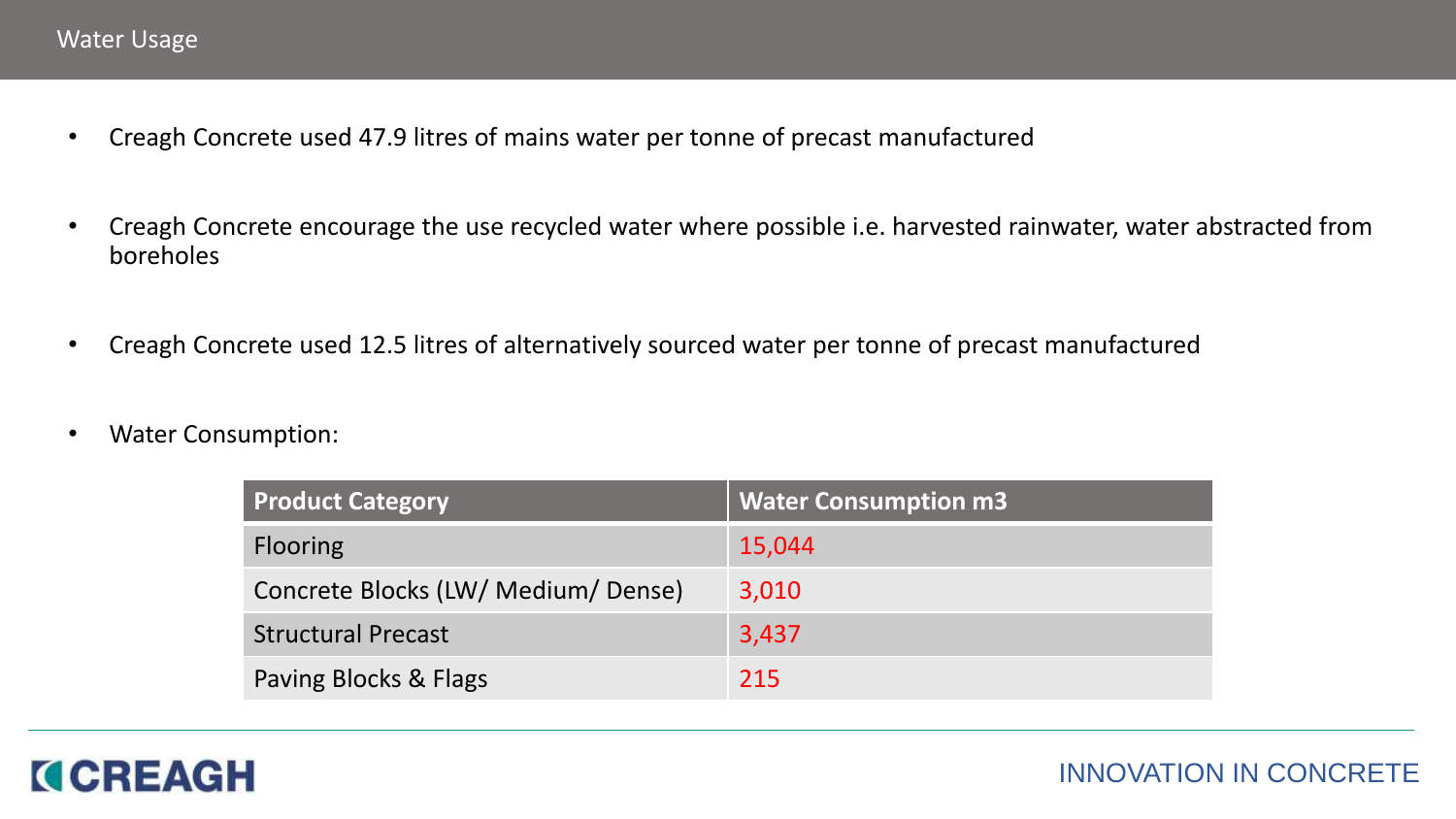Creagh Concrete Products Ltd ensures that as little waste as possible goes to landfill. This is achieved through lean manufacturing and effective recycling.

| <b>Material</b>                        | <b>Percentage of production Output</b> |
|----------------------------------------|----------------------------------------|
| Concrete Waste to landfill             | 0%                                     |
| Solid waste used as a fuel source      | 0.008%                                 |
| Timber (Timber pallets & bearers)      | 0.003%                                 |
| Plastic (shrink wrap polythene etc.)   | 0.002%                                 |
| Paper/card (interleafing & boxes etc.) | 0.0005%                                |
| Metal (Steel banding etc.)             | 0%                                     |



INNOVATION IN CONCRETE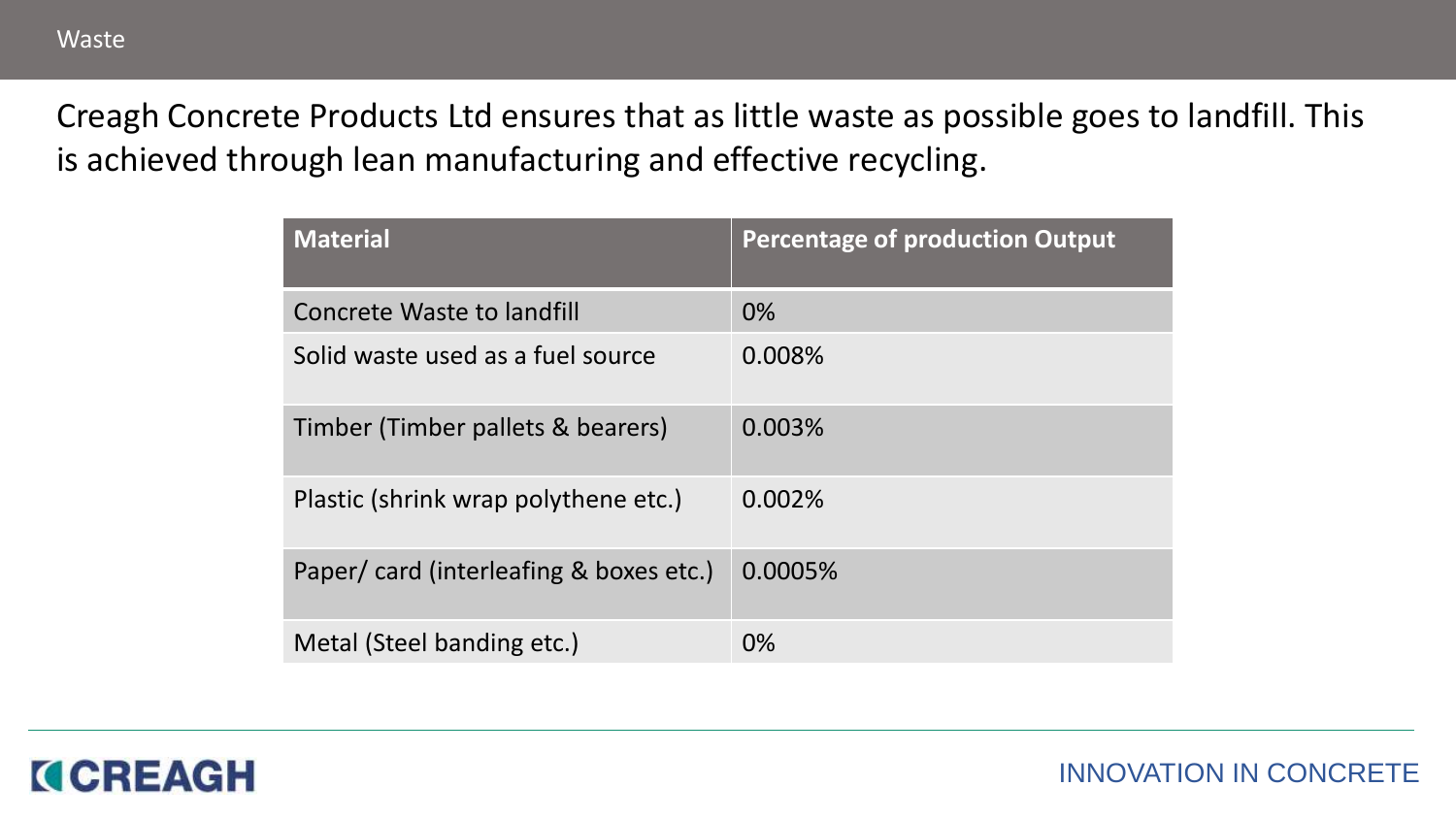Creagh Concrete will provide equal opportunity for all job applications and employees. All recruitment, promotion and training will be based upon an individual's ability and job performance and will exclude any consideration of religious beliefs, political opinion, sexual orientation, gender, marital status, ethnic or racial background, age or disability.

The company is committed to maintaining a positive and harmonious working environment

Workforce Diversity 2020

| Age         | <b>Male</b> | Female | <b>Total</b> |
|-------------|-------------|--------|--------------|
| <30 years   | 20.4%       | 1.3%   | 22%          |
| 30-50 years | 42.1%       | 3.6%   | 46%          |
| >50years    | 29.9%       | 2.7%   | 33%          |